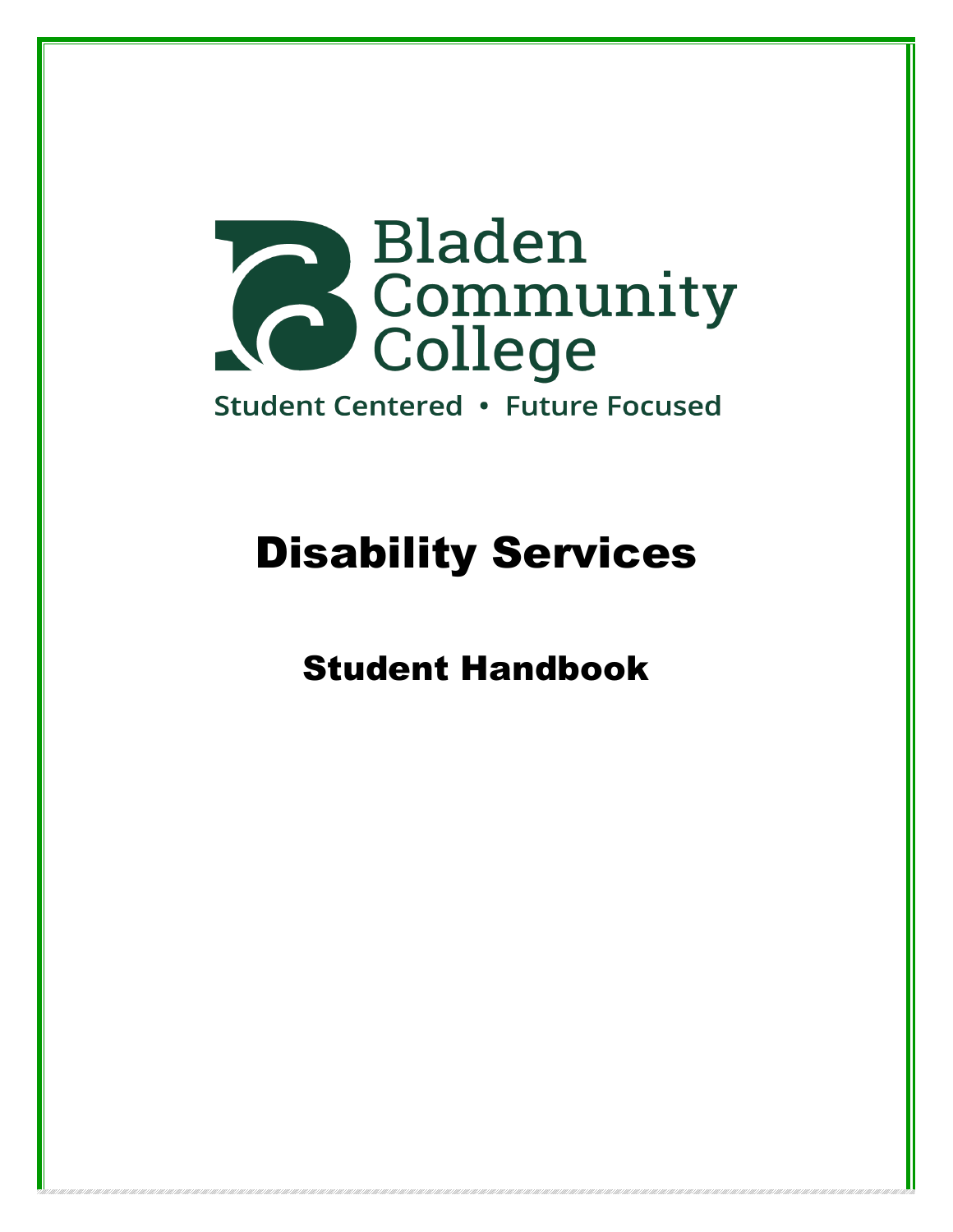# **Student Guide to Disability Services**

# **Bladen Community College**

**"Bladen Community College shall comply with the provisions of the Civil Rights Act of 1964 and other acts banning discrimination because of race, national origin, color, religion, sex, disability, age, veteran status, or political affiliation."**

### **Divisional Mission Statement**

 **Student Services shall assist all adults seeking to further their education by helping them to establish sounds educational goals.**

 **Student Services shall provide guidance and counseling to all students, which will assist them in educational and societal achievement.**

 **Student Services shall function as an integral part of the total institution by assuring that students will be recognized as individuals with needs, interests, and abilities.**

#### **Departmental Mission Statement**

 **Disability Services shall work individually with each student to understand his or her strengths and limitations in order to develop their most effective and comprehensive accommodation plan.**

 **Disability Services shall collaborate with administrators, faculty, and staff to ensure that the facilitation of reasonable and appropriate accommodations for students with disabilities is provided.**

 **Disability Services will operate in accordance with Section 504 of the Federal Rehabilitation Act of 1973 and Title III of the Americans with Disabilities Act of 1990.**

 **Disability Services shall function as an integral part of the Student Services division and of the total institution in assuring that students will be recognized as individuals with needs, interests, and abilities.**

## **Americans with Disabilities Act (ADA)**

 The Americans with Disabilities Act of 1990 is a civil rights legislation that extends Section 504 to all activities of state and local governments, including those that do not receive federal financial assistance. The ADA strengthened and expanded the provisions of Section 504 through a broader definition of disability and by allowing private parties to bring lawsuits to enforce their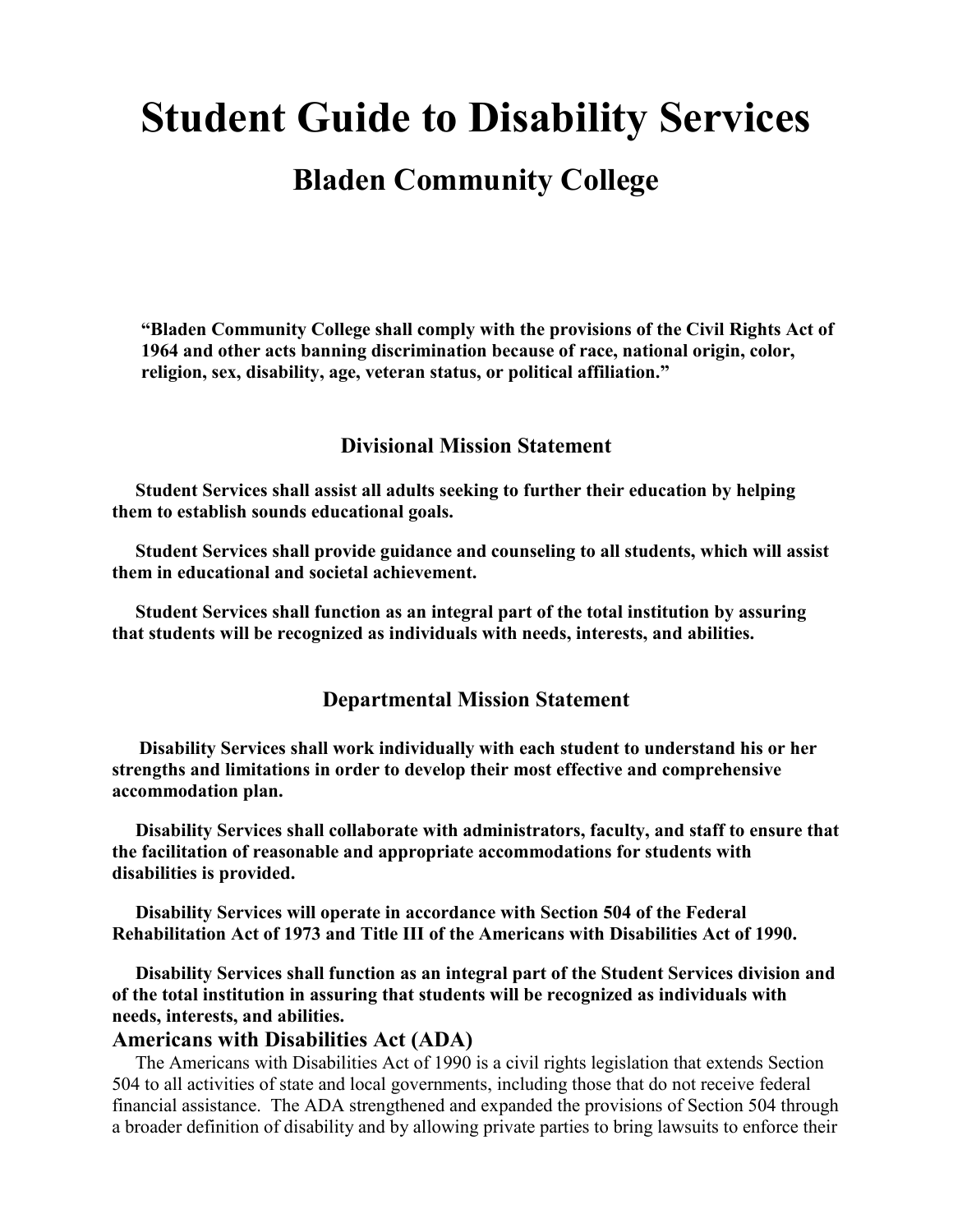rights under Title II.

## **Definition**

An individual with a disability is a person who:

- Has a physical or mental impairment that substantially limits a "major life activity," or
- Has a record of impairment, or is regarded as having an impairment.

## **Student Responsibility**

 Students with disabilities bear the primary responsibility not only to identify their disabilities, but also for making necessary adjustments to the learning environment.

# **Certifying Eligibility for Services**

 Individuals with disabilities are protected from discrimination in admissions and employment. With adequate documentation of the current impact of the disability, individuals are entitled to appropriate and reasonable accommodations. The documentation must establish that the individual has a disability, and therefore is protected from discrimination. The documentation must also describe the current functional impact of the disability so that potential accommodations can be identified.

## **Required Documentation**

 Documentation must include a clear statement of the diagnosis, the basis for the diagnosis, and the current impact of the disability as it relates to the accommodation request. The documentation must also include:

- A diagnostic statement identifying the disability, date of the most current diagnostic evaluation, and the date of the original diagnosis.
- A description of the diagnostic tests and the examiner's evaluation.
- A description of the current functional impact of the disability.
- A statement indicating treatments, medications, or assistive devices/services currently prescribed or in use, with a description of the mediating effects and potential side effects.
- A description of the expected progression or stability of the impact of the disability.
- A history of previous accommodations and their impact.
- The credentials of the diagnosing professional.

## **Academic Accommodations**

 Accommodations are interventions that students may utilize to support their academic performance. Accommodations are identified for each student on an individual basis.

 It is very important that the student meet with the Disability, Testing, and Veterans Services Director, Carlton Bryan, 40 (forty) days prior to the start of each semester to ensure the appropriateness of classes and an accurate provision of services, should the student require reasonable accommodations.

### **Classroom Accommodations**

 Students are responsible for informing instructors about needed accommodations in the classroom. These accommodations should be identified through the disability coordinator. Instructors are not required to provide accommodations that are not previously identified by the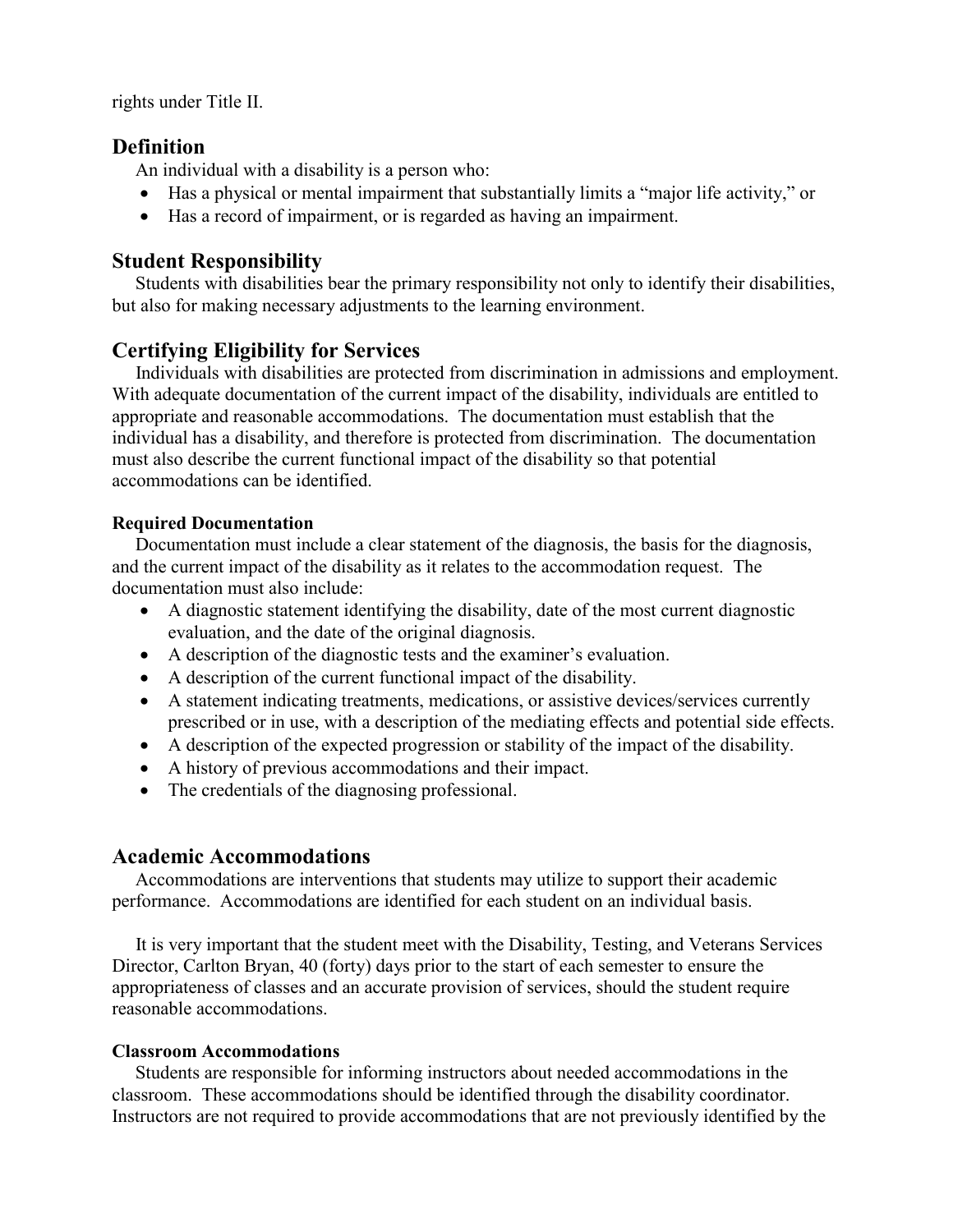#### coordinator.

 Students are responsible for using accommodations appropriately in all circumstances. Responsible use of accommodations includes, but is not limited to, providing advance information to instructors so they can provide the accommodations.

#### **Testing and Evaluations**

 Depending on the disability, the student may require the administration of oral examinations, or through use of Assistive Technology, and/or, extensions of time for exams. Instructors maintain the right to observe and proctor tests to students with disabilities without exceptions.

#### **Service Animals**

 BCC has the right to request certification for support animals that documents an animal is properly trained as a service animal. The certification must come from an organization that trains service animals. It must contain a doctor's statement explaining why the service animal is needed. It must also contain a certification of health from a veterinarian. Accommodations are made on an individual basis.

#### **Learning Enhancement Center**

 The Learning Enhancement Center is located in building 8. It contains an open computer lab and small study rooms for individual tutoring. Peer tutoring is available by appointment. They also provide support and resources for learning.

#### **Student Records**

All student records pertaining to documentation are kept in a confidential file. Records are retained throughout the student's enrollment at the college, as well as for five years following graduation or exit from the college.

# **Differences between high school and college disability services:**

| <b>High School</b>                                    | <b>Post Secondary</b>                                                                                                                    |  |  |  |  |
|-------------------------------------------------------|------------------------------------------------------------------------------------------------------------------------------------------|--|--|--|--|
| <b>Applicable Laws</b>                                |                                                                                                                                          |  |  |  |  |
| I.D.E.A. Section 504 Rehabilitation Act               | ADA Section 504 Rehabilitation Act                                                                                                       |  |  |  |  |
| <b>Required Documentation</b>                         |                                                                                                                                          |  |  |  |  |
| I.E.P (Individual Education Act) 504 Plan             | Varies depending on the disability. I.E.P.<br>and 504 are not sufficient, must include the<br>testing on which accommodations are based. |  |  |  |  |
| School provides evaluation at no cost to<br>students. | Student must get evaluation at own expense.                                                                                              |  |  |  |  |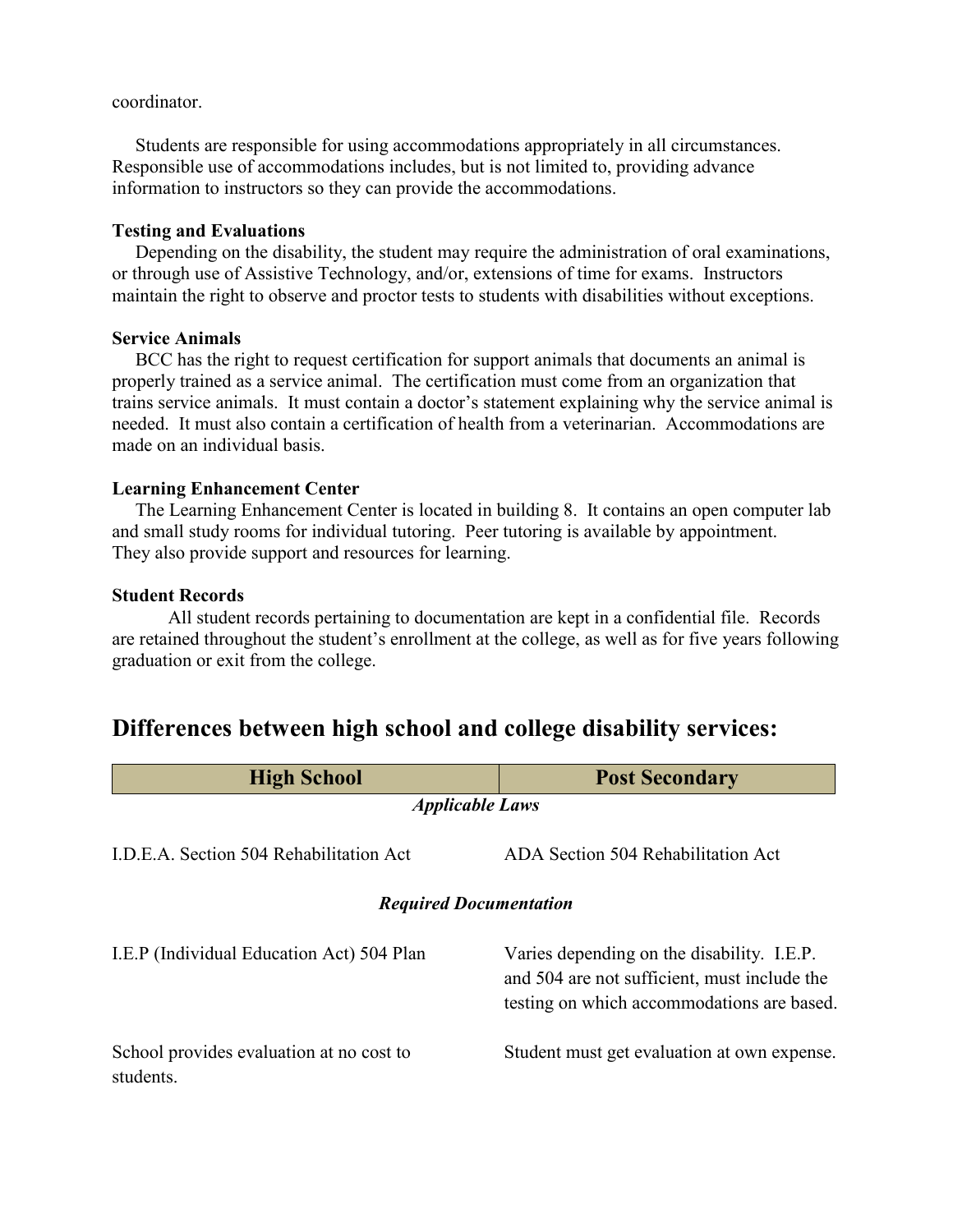Schools conduct evaluations at prescribed Student generally not required to be retested intervals. after initial documentation approval unless additional accommodations warrant more documentation.

## *Student Role*

| Student is identified and supported by<br>parents/teachers.                             | Student must self-identify to the Disability<br>Services Office or designated office.                    |
|-----------------------------------------------------------------------------------------|----------------------------------------------------------------------------------------------------------|
| Primary responsibility for accommodations<br>belongs to the schools.                    | Primary responsibility for accommodations<br>belongs to the student.                                     |
|                                                                                         | <b>Parental Role</b>                                                                                     |
| Parent has access to student's records and<br>participate in the accommodation process. | Parent DOES NOT have access to<br>disability-related records unless student<br>provides written consent. |
| Parent advocates for student.                                                           | Student advocates for self.                                                                              |
|                                                                                         | <b>Teacher/Instructor Role</b>                                                                           |
| Many modify curriculum and/or alter pace<br>of assignments.                             | Not required to modify curriculum.                                                                       |
| Use multi-sensory approach.                                                             | Tend to rely on lecture. May or may not<br>use multi-approach.                                           |
| Weekly testing, mid-term, final, and<br>graded assignments.                             | Testing and assignment frequency vary.                                                                   |
| Attendance taken and reported.                                                          | Although attendance is taken, student is<br>responsible for attending class.                             |
|                                                                                         | <b>Grades</b>                                                                                            |
| Grades may be modified based on the<br>quality of curriculum.<br><b>Campus Access</b>   | Grades reflect the work submitted.                                                                       |
| <b>Service Animals</b>                                                                  |                                                                                                          |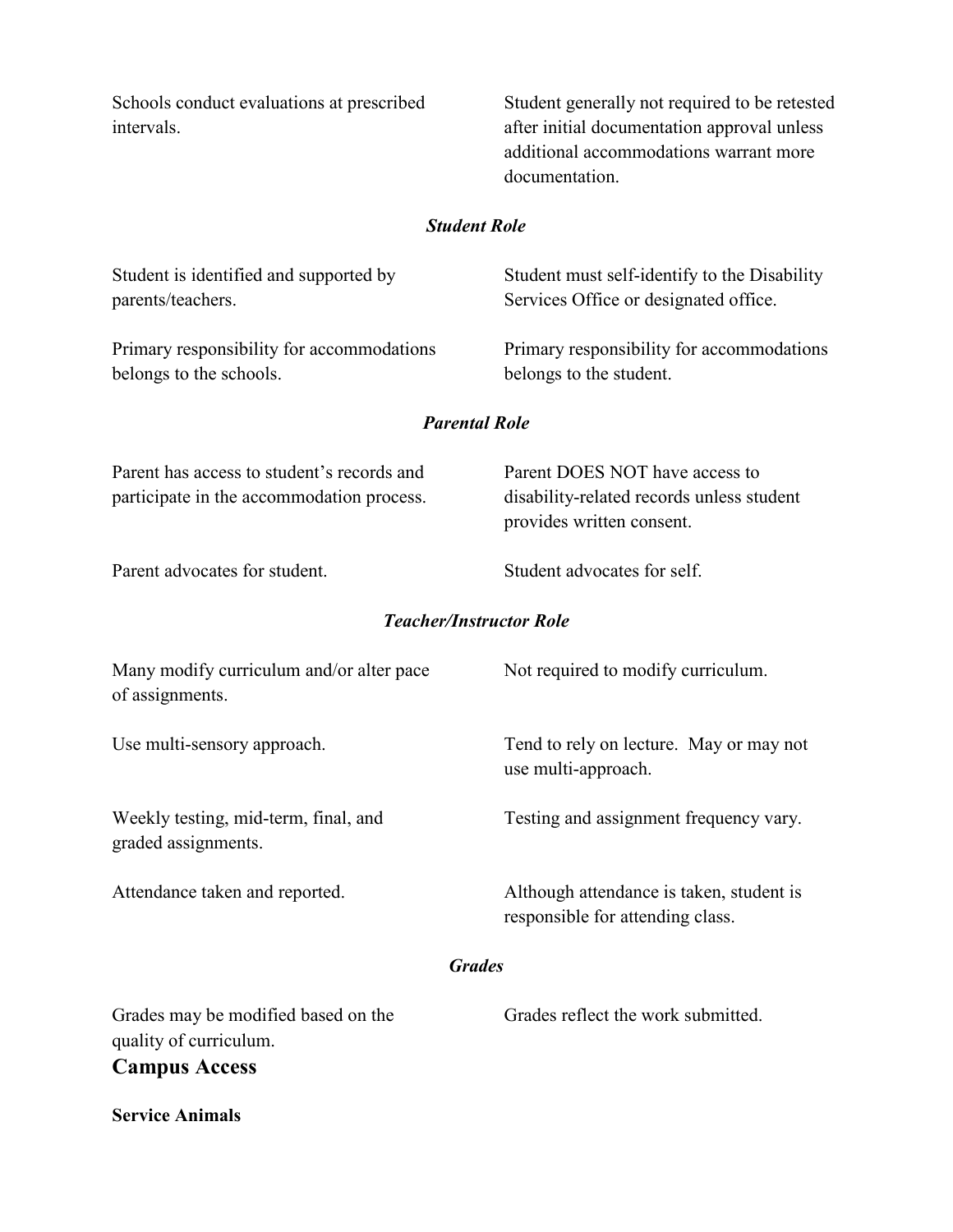BCC has the right to request certification for support animals that documents an animal is properly trained as a service animal. The certification must come from an organization that trains service animals. It must contain a doctor's statement explaining why the service animal is needed. It must also contain a certification of health from a veterinarian. Accommodations are made on an individual basis.

#### **Learning Enhancement Center**

 The Learning Enhancement Center is located in building 8. It contains an open computer lab that is available for students. They also provide support and resources for learning. Peer tutoring is available by appointment.

#### **Student Records**

All student records pertaining to documentation are kept in a confidential file. Records are retained throughout the student's enrollment at the college, as well as for five years following graduation or exit from the college. Students must sign a release of information form if any confidential information is to be shared with other offices or people within the college or community.

There are narrow exceptions for disclosing specific, limited information about a person's disability. Necessary restriction, accommodations and emergency first aid or safety precautions can be divulged only when imperative.

Faculty members receiving a student's Accommodation Form should not share that form with other faculty, advisors, department heads, or deans without the expressed permission of the student. Any agreement to share information should be noted in the student's disability file.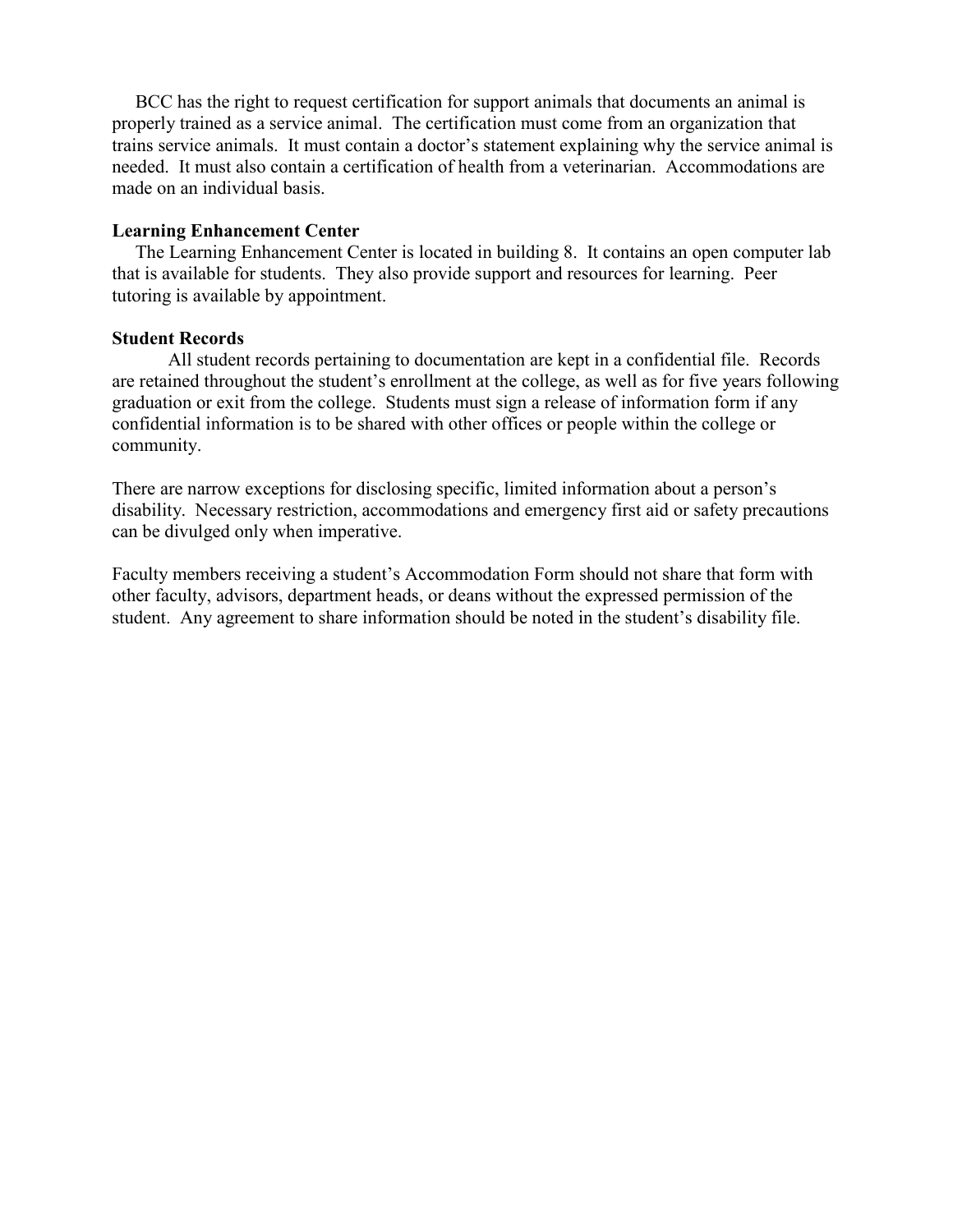

# **CONSENT FOR RELEASE OF INFORMATION**

| - |  |
|---|--|

 **(Name of Student) (Student ID #)**

**authorize the Student Services Department of Bladen Community College to disclose to the Bladen Community College faculty and/or staff members, information regarding my disability and need for accommodations.**

**This information may be used to evaluate the need for educational services and/or to plan accommodations for an educational program. The use or release of this information is limited to purposes directly connected with my educational program.**

**I understand that my records are protected under confidentiality legislation and cannot be disclosed without my written consent unless otherwise provided for in the regulations. I understand I may revoke this consent at any time, except to the extent that action has already been taken. This authority expires with the completion of all transactions related to services provided by Bladen Community College, unless otherwise specified.**

**I also understand that it is my responsibility to notify a Student Services counselor of my need for accommodations thirty (30) days before the scheduled date of the program, service, or activity; so that the college will have time to make appropriate arrangements to meet my needs. I further understand that it is my responsibility to provide professional verification that will justify the accommodations requested.**

**\_\_\_\_\_\_\_\_\_\_\_\_\_\_\_\_\_\_\_\_\_\_\_\_\_\_\_\_\_\_\_\_\_\_\_\_\_\_\_ \_\_\_\_\_\_\_\_\_\_\_\_\_\_\_\_\_\_\_\_\_\_\_\_**

**Student Signature Date** 

**\_\_\_\_\_\_\_\_\_\_\_\_\_\_\_\_\_\_\_\_\_\_\_\_\_\_\_\_\_\_\_\_\_\_\_\_\_\_\_ \_\_\_\_\_\_\_\_\_\_\_\_\_\_\_\_\_\_\_\_\_\_\_\_ Parent/Guardian Signature (When required)** Date

**Witness Date**

**CONFIDENTIAL Accommodations and/or Services**

**\_\_\_\_\_\_\_\_\_\_\_\_\_\_\_\_\_\_\_\_\_\_\_\_\_\_\_\_\_\_\_\_\_\_\_\_\_\_\_ \_\_\_\_\_\_\_\_\_\_\_\_\_\_\_\_\_\_\_\_\_\_\_\_**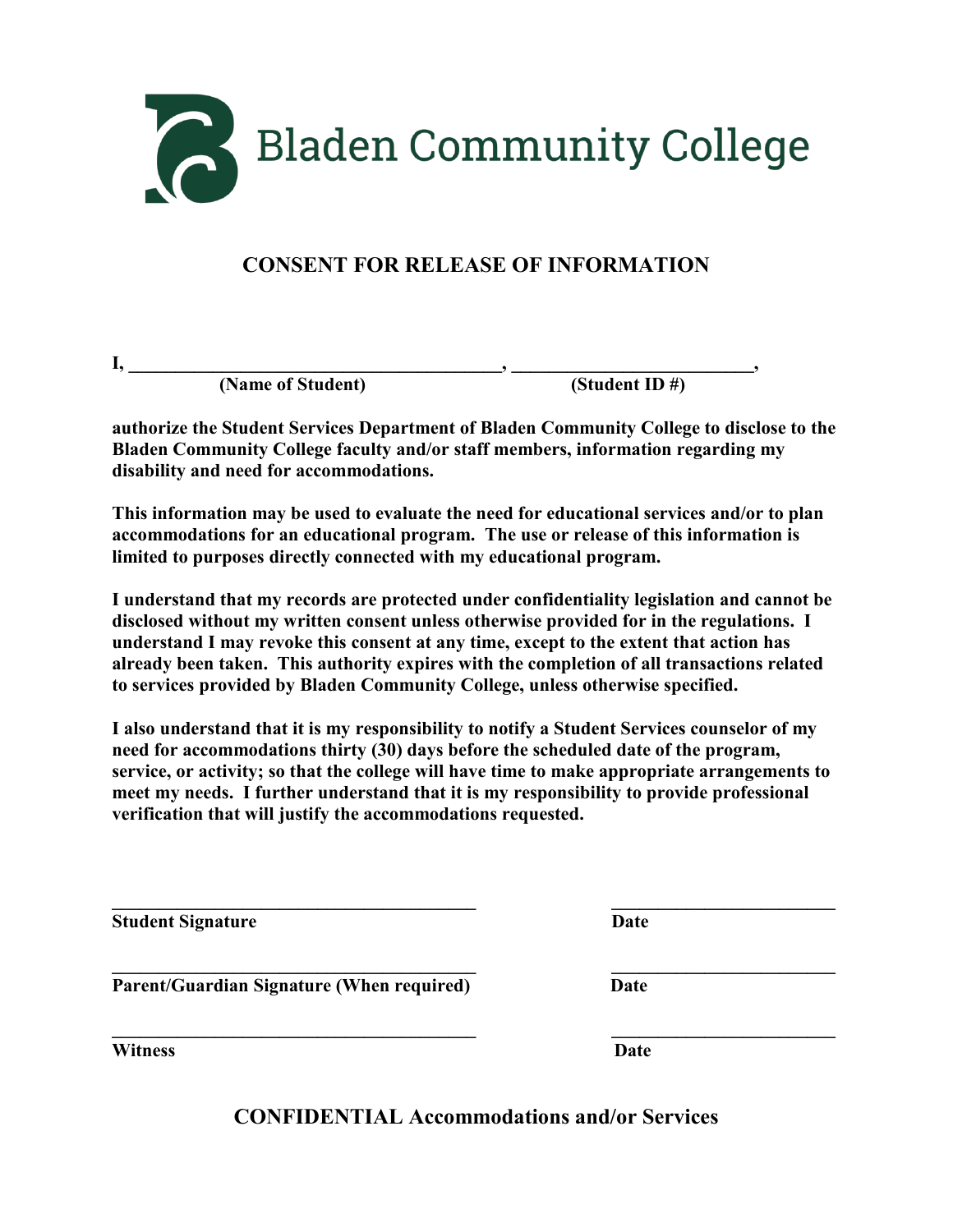# **Request for a Student with Disabilities**

## **BCC INSTRUCTORS,**

| The purpose of this memo is to inform you of the needs of a student who has a documented disability. In post<br>secondary education programs, it is the student's responsibility to notify the college of his/her disability, to<br>provide documentation of the disability, and to request special accommodations that are appropriate to that<br>documented disability. The Student Services Department is prepared to assist you in providing any special<br>services or accommodations deemed necessary to assure a successful and rewarding semester for both you<br>and the student. All accommodations will be in compliance with the Americans with Disabilities Act and<br>Section 504 of the Rehabilitation Act of 1973. |                                                                                                                                          |  |  |
|------------------------------------------------------------------------------------------------------------------------------------------------------------------------------------------------------------------------------------------------------------------------------------------------------------------------------------------------------------------------------------------------------------------------------------------------------------------------------------------------------------------------------------------------------------------------------------------------------------------------------------------------------------------------------------------------------------------------------------|------------------------------------------------------------------------------------------------------------------------------------------|--|--|
|                                                                                                                                                                                                                                                                                                                                                                                                                                                                                                                                                                                                                                                                                                                                    | Student #:                                                                                                                               |  |  |
|                                                                                                                                                                                                                                                                                                                                                                                                                                                                                                                                                                                                                                                                                                                                    | Date: $\qquad \qquad$                                                                                                                    |  |  |
| Course:                                                                                                                                                                                                                                                                                                                                                                                                                                                                                                                                                                                                                                                                                                                            |                                                                                                                                          |  |  |
| <b>Documented Disability:</b><br>[It is the student's responsibility to submit professional verification of the disability.]<br>$\Box$ Learning Disability<br><b>Communication Disability</b><br>$\Box$<br>Psychiatric/Psychological Disability<br>□<br><b>Attention Deficit/Hyperactivity Disorder</b><br>$\Box$<br><b>Intellectual Disability</b><br>$\Box$                                                                                                                                                                                                                                                                                                                                                                      | $\Box$ Visual Impairment<br>Hearing Impairment<br>$\Box$<br><b>Mobility Impairment</b><br>$\Box$<br><b>Systemic Disability</b><br>$\Box$ |  |  |
| <b>Accommodations</b> are determined on the basis of diagnostic documentation, observation,<br>recommendations of educational and medical professionals, and on interviews conducted with<br>the student. The following specific accommodations, listed below, have been agreed upon by the<br>student and by the Student Services counselor:<br>The student has indicated that example and the students of the students of the students of the students of the students of the students of the students of the students of the students of the students of the students of the                                                                                                                                                    |                                                                                                                                          |  |  |
|                                                                                                                                                                                                                                                                                                                                                                                                                                                                                                                                                                                                                                                                                                                                    |                                                                                                                                          |  |  |
|                                                                                                                                                                                                                                                                                                                                                                                                                                                                                                                                                                                                                                                                                                                                    |                                                                                                                                          |  |  |

Student Signature Date

Student Services Signature Date

As an instructor, I will cooperate with the Student Services counselor and the student in providing the authorized accommodations, listed above, in a timely manner.

Instructor Signature Date

 $\mathcal{L}_\text{max}$  , and the contribution of the contribution of  $\mathcal{L}_\text{max}$  , and the contribution of  $\mathcal{L}_\text{max}$ 

Bladen Community College

 $\_$  , and the contribution of the contribution of  $\mathcal{L}_\mathcal{A}$  , and the contribution of  $\mathcal{L}_\mathcal{A}$ 

 $\frac{1}{2}$  ,  $\frac{1}{2}$  ,  $\frac{1}{2}$  ,  $\frac{1}{2}$  ,  $\frac{1}{2}$  ,  $\frac{1}{2}$  ,  $\frac{1}{2}$  ,  $\frac{1}{2}$  ,  $\frac{1}{2}$  ,  $\frac{1}{2}$  ,  $\frac{1}{2}$  ,  $\frac{1}{2}$  ,  $\frac{1}{2}$  ,  $\frac{1}{2}$  ,  $\frac{1}{2}$  ,  $\frac{1}{2}$  ,  $\frac{1}{2}$  ,  $\frac{1}{2}$  ,  $\frac{1$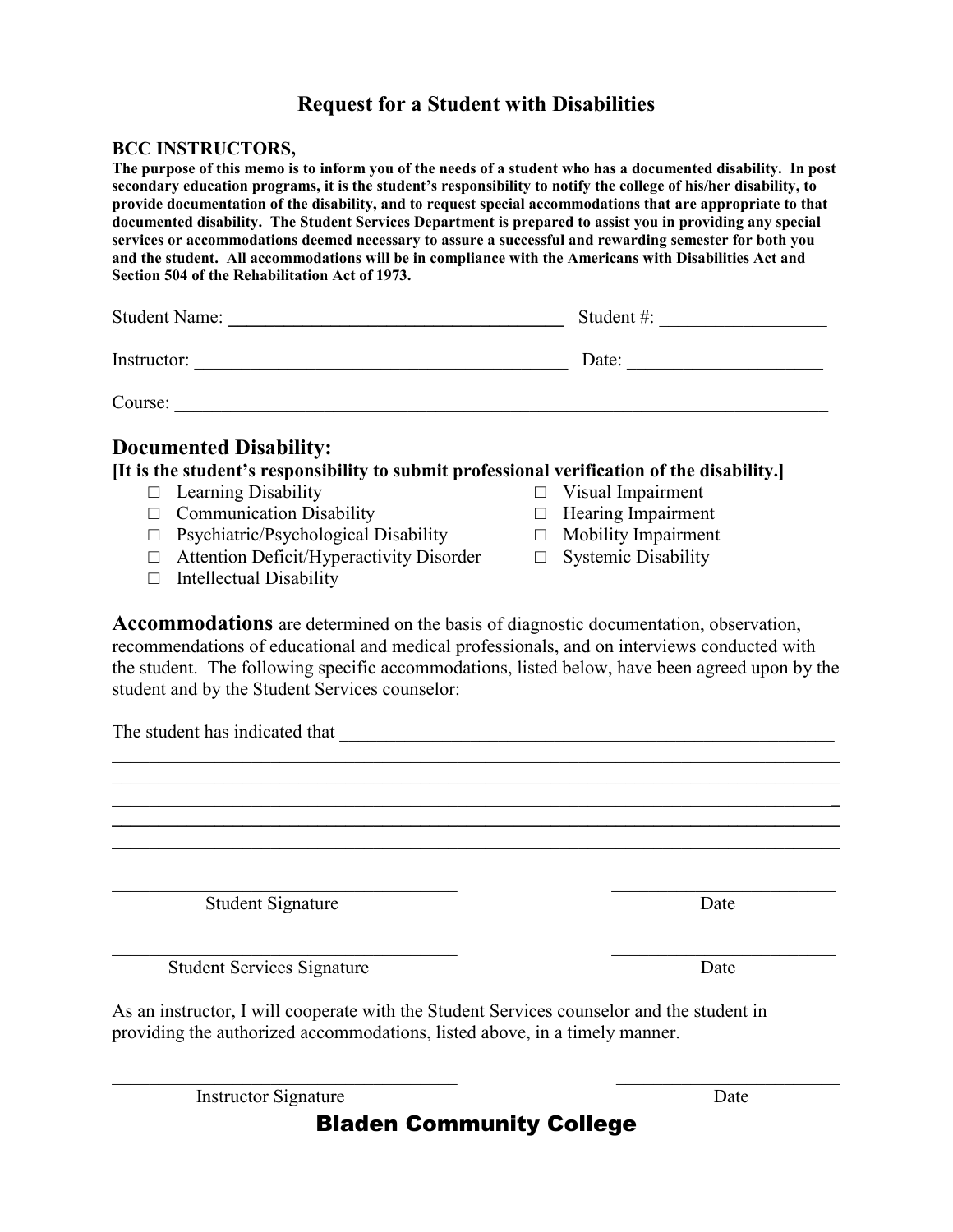#### **Verification of Psychological Disability**

Date: \_\_\_\_\_\_\_\_\_\_\_\_\_\_\_\_\_\_\_\_\_\_\_\_\_\_\_\_\_

Ref:

| DOB: |
|------|
|------|

This student has requested academic accommodations from the Disability Service Office at Bladen Community College on the basis of a psychological disability. By our definition, a psychological disability is coded on the DSM-IV-TR in Axis I or, in some cases, Axis II and interferes with major life functions. To qualify for academic accommodations, we need verification of this student's disability now and periodically as accommodations are requested. Your name has been provided as the diagnosing professional. Please complete all sections of this form and return to: **Carlton Bryan, Disability, Testing, and Veterans Services Director, Bladen Community College, PO Box 266, Dublin, NC, 28332.**

| $\bf{I}$ | DSM-IV-TR Diagnosis: Axis I                                                                      |                                                                    | Code |                                                                           |  |
|----------|--------------------------------------------------------------------------------------------------|--------------------------------------------------------------------|------|---------------------------------------------------------------------------|--|
|          |                                                                                                  |                                                                    |      | $\frac{1}{\text{Code}}$                                                   |  |
|          |                                                                                                  | Axis III Code                                                      |      | <u> 1980 - Andrea Andrew Maria (h. 1980).</u>                             |  |
|          |                                                                                                  | Axis IV $\frac{1}{\sqrt{1-\frac{1}{2}}\left(1-\frac{1}{2}\right)}$ | Code |                                                                           |  |
|          |                                                                                                  |                                                                    |      | $\frac{1}{\text{Code}}$                                                   |  |
|          | Date of Diagnosis: Date of Last Visit:                                                           |                                                                    |      |                                                                           |  |
|          |                                                                                                  |                                                                    |      |                                                                           |  |
| П        | Check one or more of the following major life activities that this condition<br>interferes with: |                                                                    |      | Walking ________ Hearing ________ Working _______ Learning _______ Seeing |  |
|          |                                                                                                  |                                                                    |      | Performing Manual Tasks _______ Caring for self _______ Other             |  |
|          |                                                                                                  |                                                                    |      |                                                                           |  |
|          | Is this condition likely to improve significantly within a year? _______________                 |                                                                    |      |                                                                           |  |
|          | Describe the functional limitations and/or behavioral manifestations: (e.g. easily               |                                                                    |      |                                                                           |  |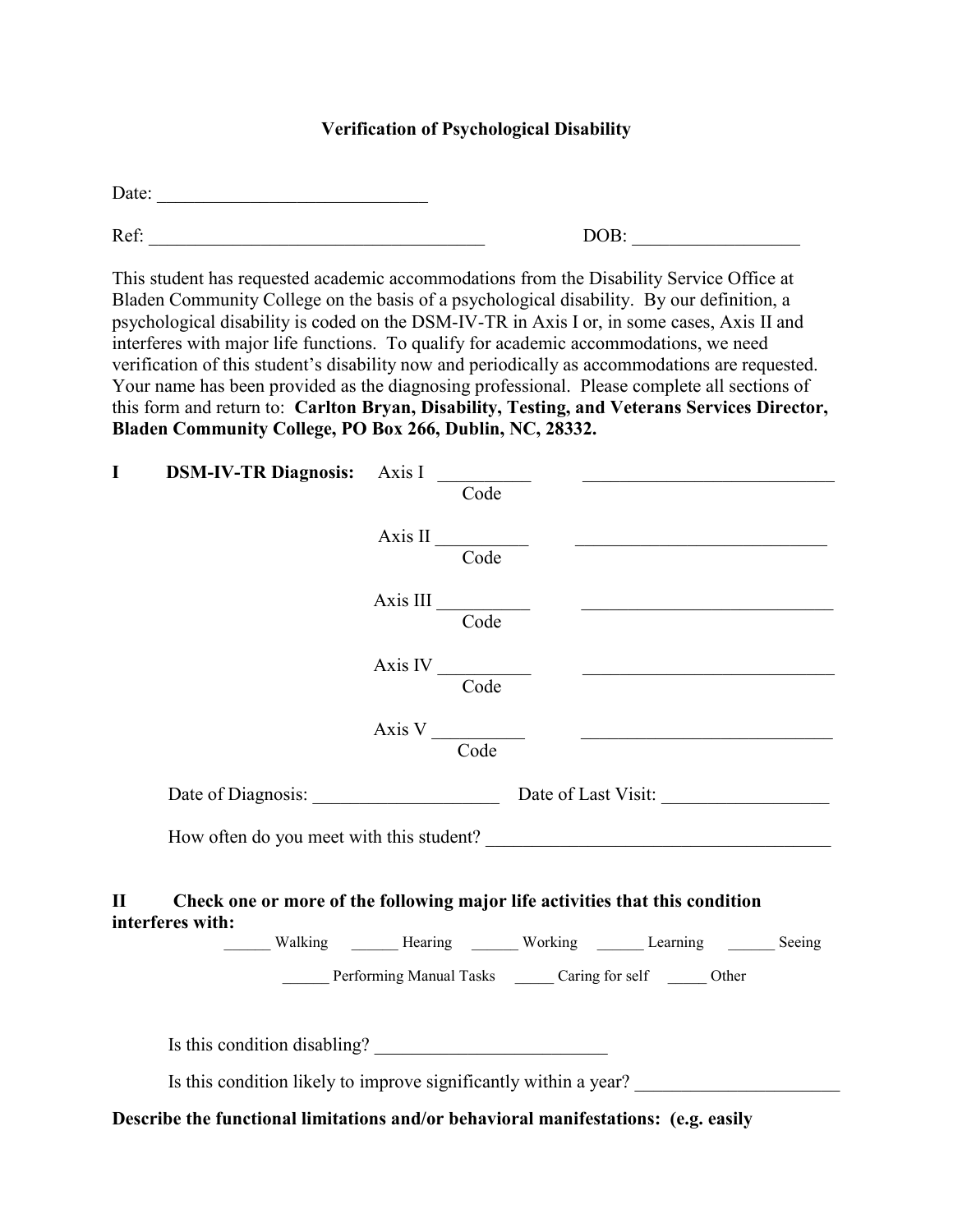**distracted, poor concentration, difficulty focusing for extended period of time, difficulty formulating and executing plan of action, difficulty overcoming unexpected obstacles, panics in unfamiliar surroundings and situations, etc.) and recommendations you have prescribed:**

| <b>BEHAVIOR</b> | <b>RECOMMENDATIONS</b> |
|-----------------|------------------------|
|                 |                        |
|                 |                        |
|                 |                        |
|                 |                        |

\_\_\_\_\_\_\_\_\_\_\_\_\_\_\_\_\_\_\_\_\_\_\_\_\_\_\_\_\_\_\_\_\_\_\_\_\_\_\_\_\_\_\_\_\_\_\_\_\_\_\_\_\_\_\_\_\_\_\_\_\_\_\_\_\_\_\_\_\_\_\_\_\_\_\_\_\_\_

\_\_\_\_\_\_\_\_\_\_\_\_\_\_\_\_\_\_\_\_\_\_\_\_\_\_\_\_\_\_\_\_\_\_\_\_\_\_\_\_\_\_\_\_\_\_\_\_\_\_\_\_\_\_\_\_\_\_\_\_\_\_\_\_\_\_\_\_\_\_\_\_\_\_\_\_\_\_

**\_\_\_\_\_\_\_\_\_\_\_\_\_\_\_\_\_\_\_\_\_\_\_\_\_\_\_\_\_\_\_\_\_\_\_\_\_\_\_\_\_\_\_\_\_\_\_\_\_\_\_\_\_\_\_\_\_\_\_\_\_\_\_\_\_\_\_\_\_\_\_\_\_\_\_\_\_\_ \_\_\_\_\_\_\_\_\_\_\_\_\_\_\_\_\_\_\_\_\_\_\_\_\_\_\_\_\_\_\_\_\_\_\_\_\_\_\_\_\_\_\_\_\_\_\_\_\_\_\_\_\_\_\_\_\_\_\_\_\_\_\_\_\_\_\_\_\_\_\_\_\_\_\_\_\_\_**

\_\_\_\_\_\_\_\_\_\_\_\_\_\_\_\_\_\_\_\_\_\_\_\_\_\_\_\_\_\_\_\_\_\_\_\_\_\_\_\_\_\_\_\_\_\_\_\_\_\_\_\_\_\_\_\_\_\_\_\_\_\_\_\_\_\_\_\_\_\_\_\_\_\_\_\_\_\_ \_\_\_\_\_\_\_\_\_\_\_\_\_\_\_\_\_\_\_\_\_\_\_\_\_\_\_\_\_\_\_\_\_\_\_\_\_\_\_\_\_\_\_\_\_\_\_\_\_\_\_\_\_\_\_\_\_\_\_\_\_\_\_\_\_\_\_\_\_\_\_\_\_\_\_\_\_\_

 $\mathcal{L}_\mathcal{L} = \{ \mathcal{L}_\mathcal{L} = \{ \mathcal{L}_\mathcal{L} = \{ \mathcal{L}_\mathcal{L} = \{ \mathcal{L}_\mathcal{L} = \{ \mathcal{L}_\mathcal{L} = \{ \mathcal{L}_\mathcal{L} = \{ \mathcal{L}_\mathcal{L} = \{ \mathcal{L}_\mathcal{L} = \{ \mathcal{L}_\mathcal{L} = \{ \mathcal{L}_\mathcal{L} = \{ \mathcal{L}_\mathcal{L} = \{ \mathcal{L}_\mathcal{L} = \{ \mathcal{L}_\mathcal{L} = \{ \mathcal{L}_\mathcal{$ 

**III List any medication(s) prescribed and side effects being experienced.**

**IV Describe information you have concerning this student's intellectual strengths and weaknesses.**

**V Please list instruments or tests used to arrive at the diagnosis.**

Certifying Psychiatrist, Psychologist, or Neuropsychologist License #

Name Date signed by certifying professional

 $\_$  , and the set of the set of the set of the set of the set of the set of the set of the set of the set of the set of the set of the set of the set of the set of the set of the set of the set of the set of the set of th Company Telephone Number

\_\_\_\_\_\_\_\_\_\_\_\_\_\_\_\_\_\_\_\_\_\_\_\_\_\_\_\_\_\_\_\_\_\_\_\_\_\_\_\_\_\_\_\_\_\_\_\_\_\_\_\_\_\_\_\_\_\_\_\_\_\_\_\_\_\_\_\_\_\_\_\_\_\_\_\_\_\_ Address

 $\mathcal{L}_\mathcal{L}$  , which is a set of the set of the set of the set of the set of the set of the set of the set of the set of the set of the set of the set of the set of the set of the set of the set of the set of the set of Signature